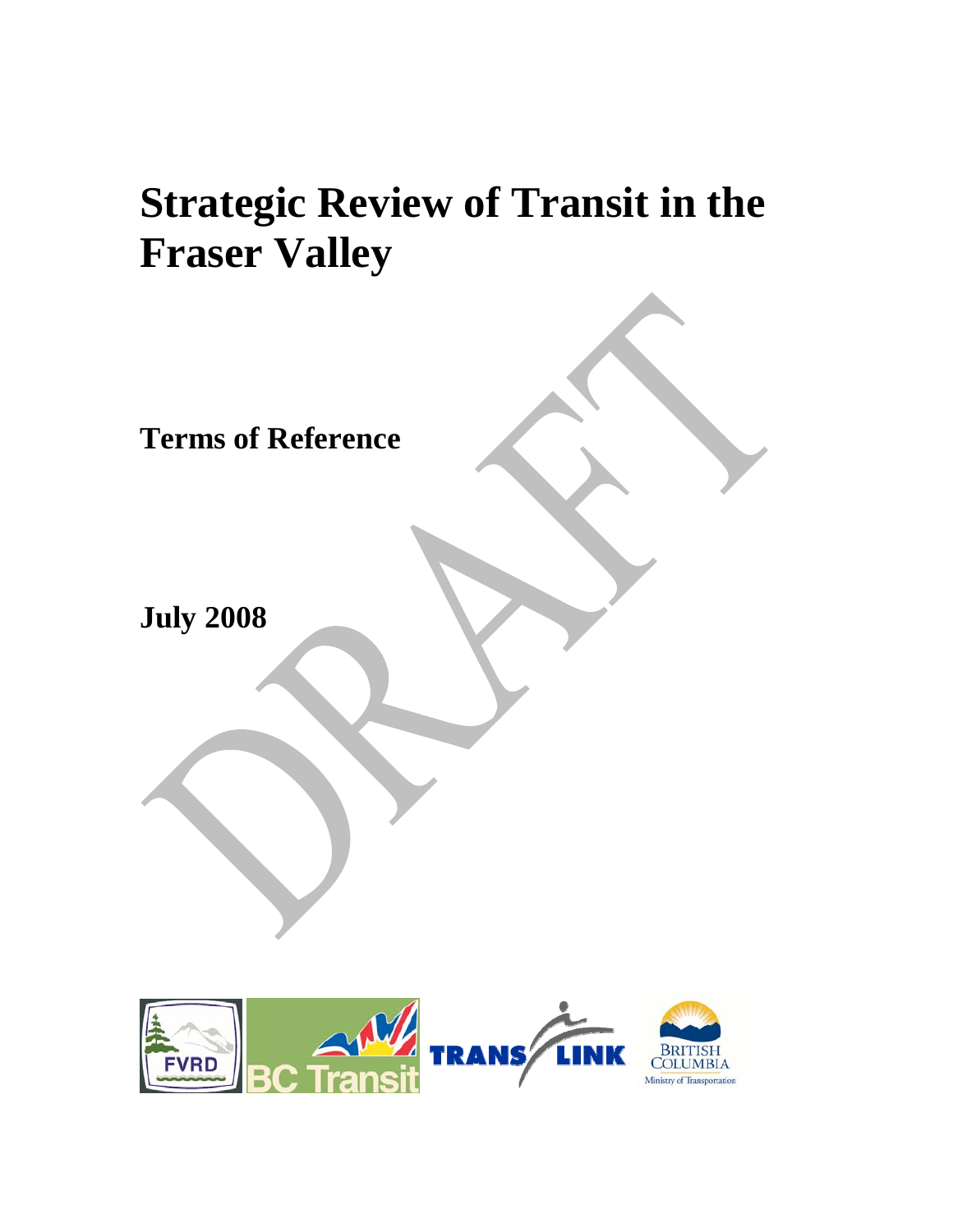# **Table of Contents**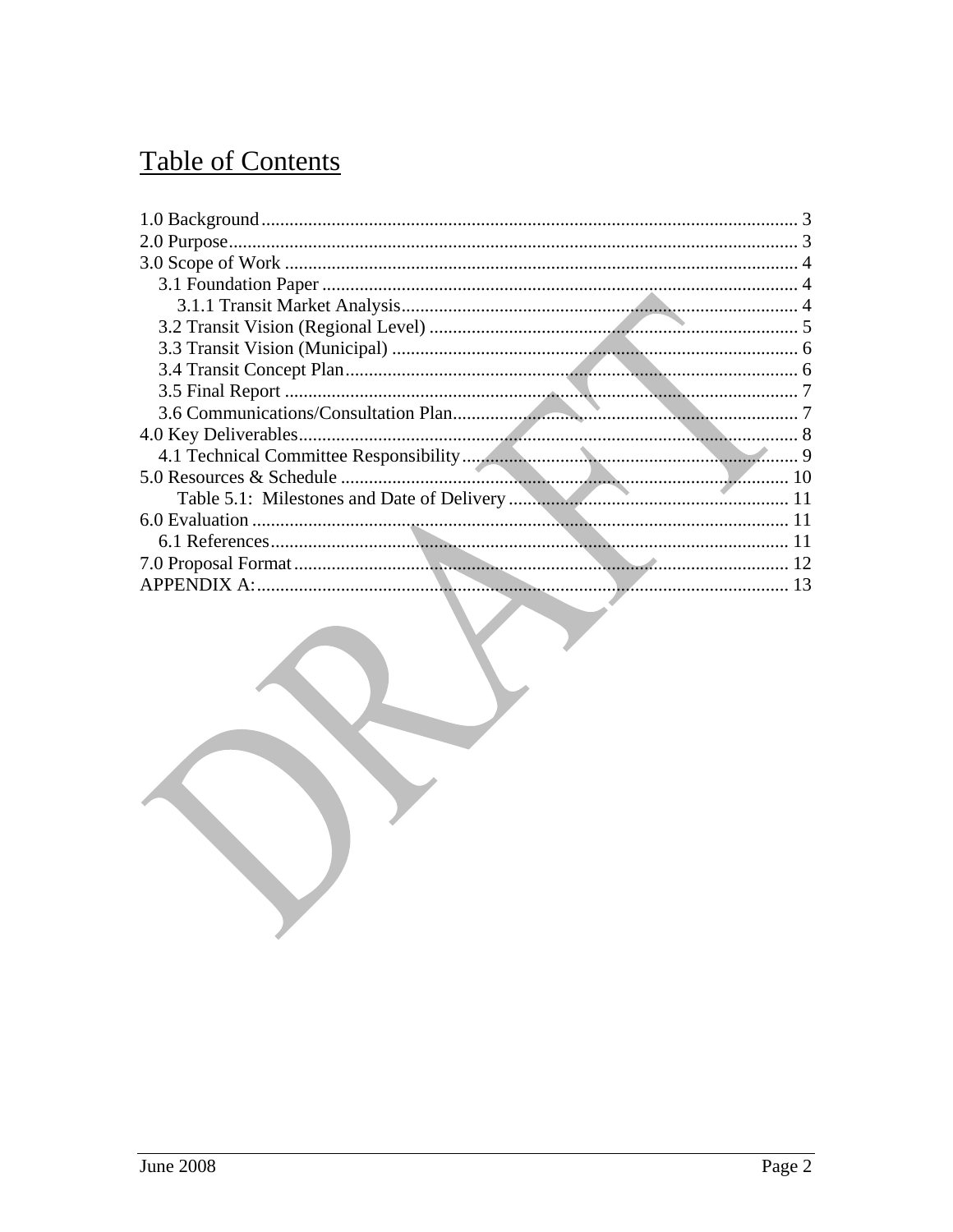# **1.0 Background**

The Fraser Valley communities (Mission, Abbotsford, Chilliwack, Kent, Harrison Hot Springs, & Hope) are growing rapidly and demand for transit in the region has also grown. Today, the population of the Fraser Valley Regional District (FVRD) is approximately 260,000. In the last ten years, population growth has been approximately 1.5 percent per year. This growth rate is forecast to continue, and the population of the FVRD is anticipated to reach approximately 410,000 by 2030.

The Provincial Transit Plan (PTP) is British Columbia's new strategy for expanding fast, reliable, green transit. The PTP is a major part of the Ministry's broader transportation strategy, which strengthens our sea, air, and land gateways. It is the Ministry's vision for an inter-connected transit grid, made up of a range of green travel options. The PTP would see investment in transit increasing the market share for transit in Metro Vancouver and the Fraser Valley substantially by 2030. The PTP aims to double ridership through investments in transit service, vehicles, and infrastructure. The need for reliable, consistent, and efficient transit has also been identified in the Fraser Valley Regional District's regional growth strategy.

Achieving the transit goals determined for the valley will likely require increased transit service to meet the growing demand for local transit within the municipalities and for inter-municipal and inter-regional travel. Local transit service currently operates in Abbotsford and Mission (ValleyMAX) as well as Chilliwack and Kent. Inter-regional service in the Fraser Valley currently includes the West Coast Express (commuter rail service linking Mission with downtown Vancouver) and Greyhound Bus Lines. There is also an interest in understanding whether other rail lines (including the southern rail line which runs from Abbotsford to Delta) are feasible transit options to service the transit demand in the Fraser Valley. The ValleyMAX transit system includes inter-municipal service connecting Abbotsford and Mission. Recently Translink and ValleyMAX have instituted bus based inter-regional services between Abbotsford and Aldergrove, and there are plans to expand the transit links between Abbotsford and Metro Vancouver.

# **2.0 Purpose**

The Fraser Valley Regional District, BC Transit, Translink, and the Ministry of Transportation (herein referred to as "the partners") would like to develop a long-range transit vision for the Fraser Valley that supports local community plans, the FVRD's regional growth strategy, and the PTP. This work is being undertaken to establish a coherent vision for transit in the Fraser Valley in order to provide the context for transit planning and service delivery by BC Transit and its local government partners and potential new service delivery partnerships.

This vision would create a broad outline of transit and other transportation services in the Fraser Valley for the key PTP benchmark years of 2020 and 2030. Key measures and initiatives necessary to meet the 2020 and 2030 vision would also be identified for the interim milestone year of 2013. Transit, for the purposes of this study, means any form of public transportation from paratransit to full commuter rail. The intent of this study is to provide a series of working papers that form a logical progression in developing a foundation, vision (both regional and municipal) and concept plan for transit in the Fraser Valley.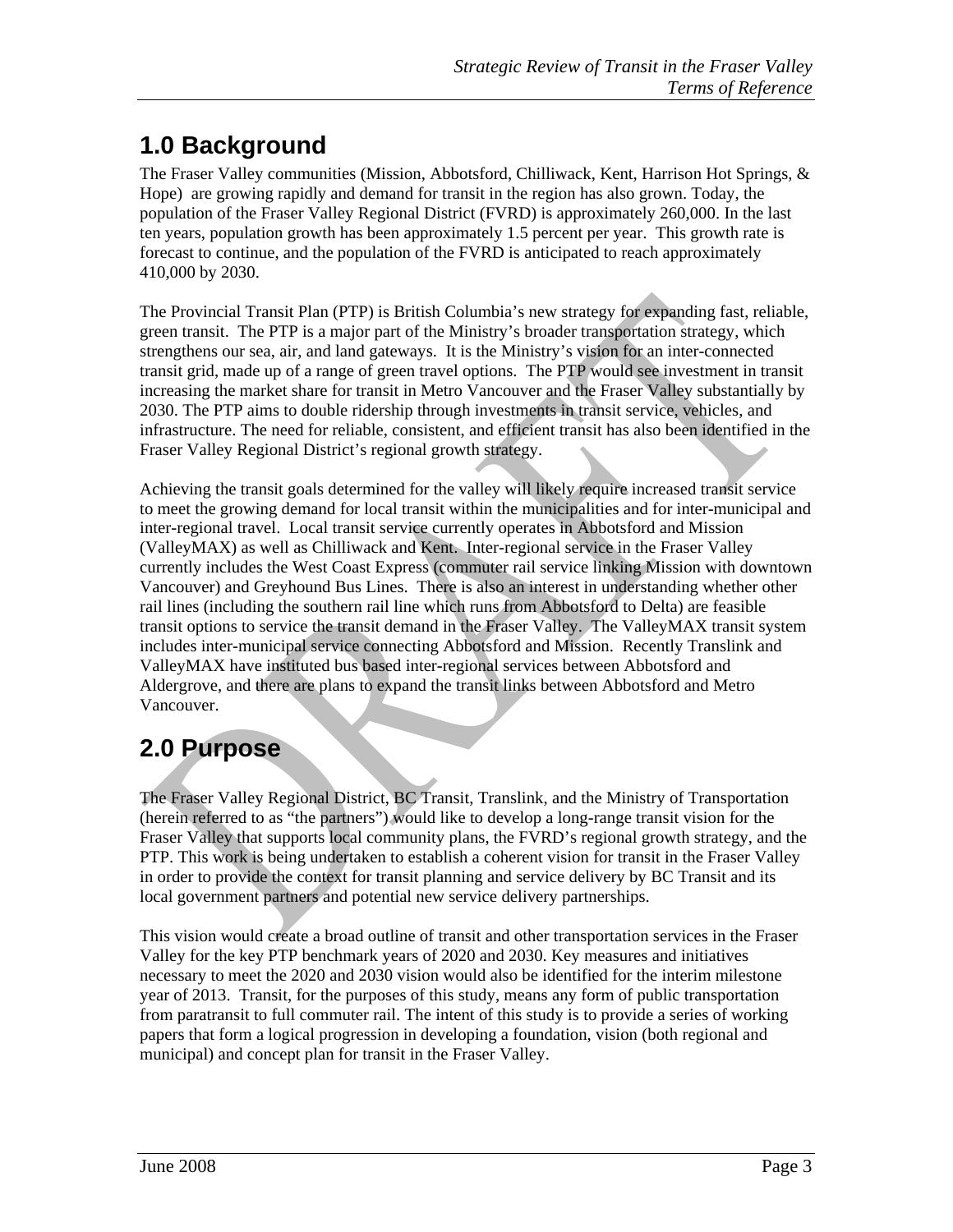# **3.0 Scope of Work**

The Strategic Review of Transit in the Fraser Valley (SRTFV) paper should consist of five components as well as a Communications/Consultation Plan:

- 1. Foundation Paper
- 2. Transit Vision (Regional Level)
- 3. Transit Vision (Municipal Level)
- 4. Transit Concept Plan
- 5. Final Report
- 6. Communications/Consultation Plan

#### *3.1 Foundation Paper*

The foundation paper should achieve the following:

- A review of plans, policies and objectives related to transit, transportation, land use and greenhouse gas emissions in the Fraser Valley. This would include summarizing information from all partners with respect to their specific agencies.
- Identifying what actions and /or targets are needed in terms of modal shift, etc, to achieve current and emerging ghg reduction goals, including translating the broader PTP targets into FVRD-specific targets.
- Reviewing the institutional arrangements that exist today and identifying any amended arrangements that may be needed for the coordinated planning, management and provision of transit and other transportation services in the valley.
- Examining the existing and needed funding sources needed to reach an identified level of service.
- Examining movements of transit along key corridors to identify origindestinations for transit ridership and perceived opportunities for growth.
- A Transit Market Analysis capturing both "captive" and "choice" ridership with current and forecasted trends *(see 3.1.1 below)*

Note: The proponent may wish to consult the following areas of interest:

- Review the transit, transportation, and land use policies and objectives included in Official Community Plans in Fraser Valley municipalities
- Review all relevant provincial plans and initiatives including the PTP, climate change/ghg-reduction and related initiatives.
- Review the transit, transportation, and land use policies and objectives included in the FVRD's Regional Growth Strategy and Long Range Transportation Strategy
- Review the policies and objectives included in the Central Fraser Valley Transit Business Plan, the South of Fraser Area Transit Plan, and other BC Transit and Translink planning documents that relate to the Fraser Valley.

#### **3.1.1 Transit Market Analysis**

The market analysis describes current transit markets and forecast future markets for 2020 and 2030 as well as examining the needed market share and levels of ridership to meet both provincial PTP and provincial ghg reduction targets. The work may comprise of activities such as: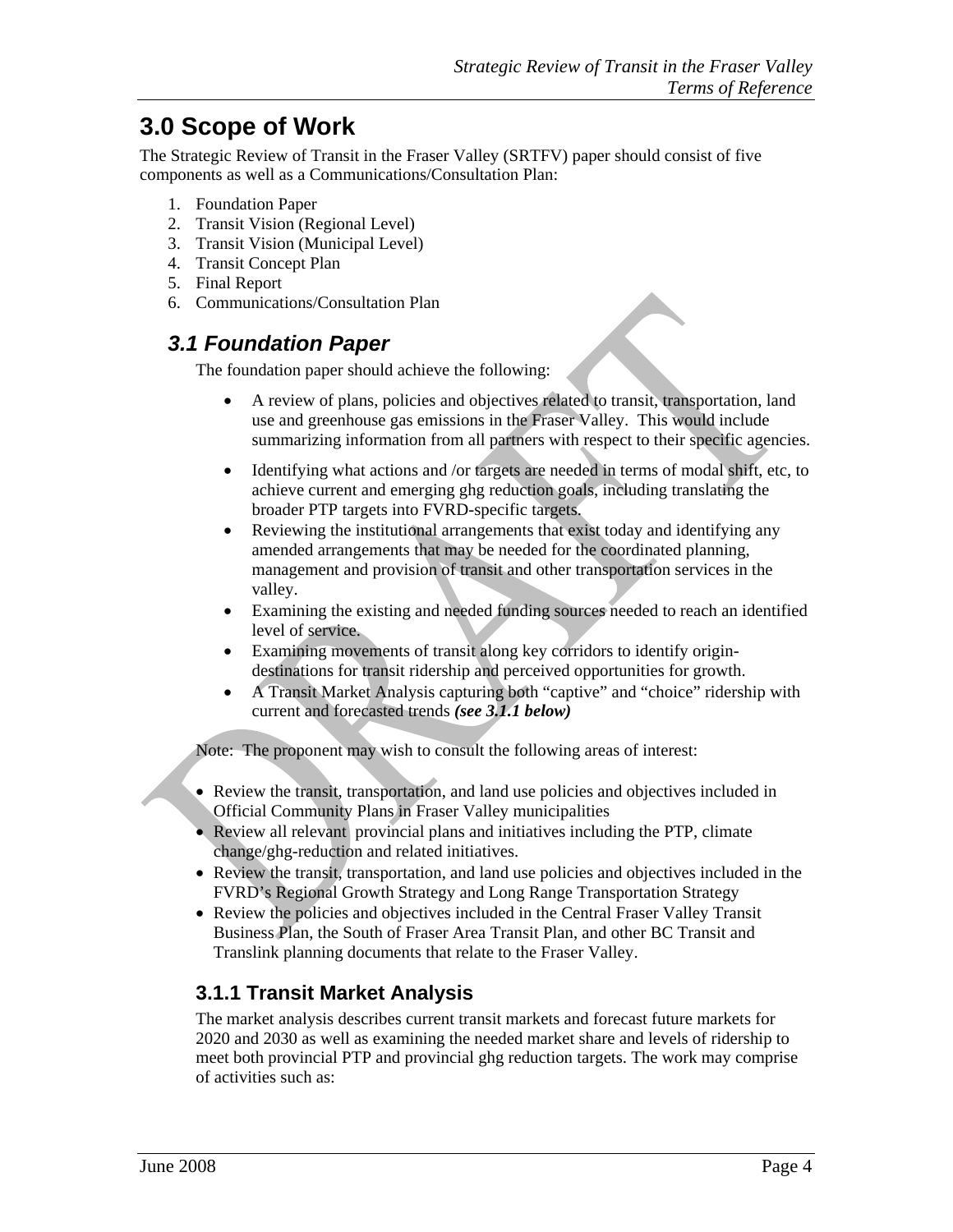- Examining the existing market and ridership for transit in the Fraser Valley using any available transit ridership data, general travel surveys, passenger surveys and public surveys. Identifying (i) both "captive" and "choice" transit markets and (ii) the levels of ridership needed to meet both provincial transit plan and ghg-reduction targets.
- Identifying any existing and emerging demand-side considerations that will also affect modal choice and ridership targets such as ghg-reduction, fuel price or availability trends, etc.
- Examining projected demographic and land use trends and how this will impact the future demand for transit in the region This includes changes in age structure, distribution of residential and commercial development, and the location of major trip generators.
- Identifying all 'significant' generators such as hospitals, universities and colleges and comment on any physical access or other changes needed to service these facilities.
- Identifying 'special' markets in the FVRD such as those for potential 'U-Pass' type arrangements as well as services for the mobility-impaired. However, in doing so it must comment, as needed on the financial viability or business case of such initiatives.
- Developing forecasts of transit demand and desirable transit levels for 2020 and 2030, including local, inter-municipal, and inter-regional transit. This forecast needs to consider the impact of greatly increased transit service and new transit types (such as Rapid Bus) on future transit demand. All other assumptions also need to be stated. (Note given the current rapid changes in fuel prices and the challenge of calibrating a model to areas where data is limited and ridership is low, the consultant should not assume that a traditional 4-part modeling exercise using a model such as EMME 2 must be undertaken or should be used in isolation of other approaches).

#### *3.2 Transit Vision (Regional Level)*

The transit vision at the regional level should project transit services, infrastructure and ridership to the time horizons of 2020, and 2030. This should include a conceptual outline of transit service types and service levels required to meet:

• the projected demand for regional and inter-regional transit trips under a scenario to reflect the PTP and ghg reduction targets. This paper should comment on the reasonableness of this scenario and amend or interpret according to actual forecasts versus simply doubling ridership as per current targets.

The transit vision for the Fraser Valley will give due consideration to local, regional, and Provincial goals related to transportation, land use, climate change and any other relevant considerations including:.

- Outline conceptually, current service types and general service levels for transit at the regional level and how this service meets the demand from the various transit markets.
- Undertake an assessment of the relative priority of each of the above markets or service types giving due consideration to goals and factors such as creating regional transit network, serving all trips and trip purposes, how transit might be used to connect communities, maximizing ghg reduction potential, changing energy prices, etc., relationships to cycling initiatives or other paratransit initiatives, etc.
- Provide projections of transit service, ridership and mode share for inter-regional service under a PTP-and ghg supportive scenarios.
- Discuss how the transit vision can support regional land use goals including the desire for more compact, mixed-use development.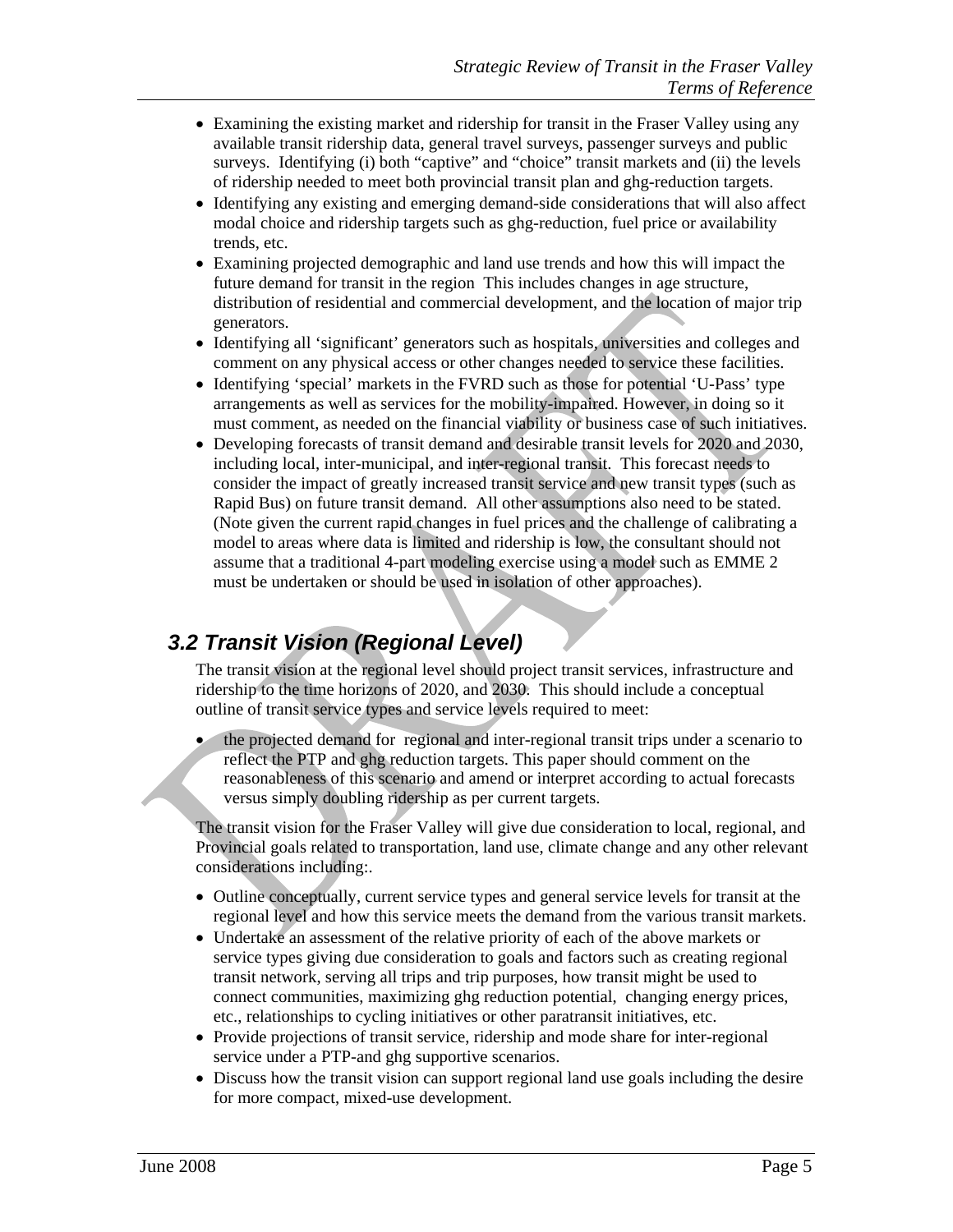- Outline supporting strategies that can be used to encourage greater transit ridership including transportation demand management and fare strategies.
- Describe (at a conceptual level) the fleet and infrastructure to support transit on major corridors. The latter could include transit garage facilities, exchanges or stations, bus stops, park and ride facilities, technology and ITS and security.
- For the interim milestone year of 2013, identify, at a conceptual level, the phasing, needed resources and initiatives for the above scenarios.

#### *3.3 Transit Vision (Municipal)*

The transit vision at the municipal level should project transit services, infrastructure and ridership to the time horizons of 2020, and 2030. This should include a conceptual outline of transit service types and service levels required to meet:

• The projected demand for municipal and inter-municipal transit trips under a scenario to reflect the PTP and ghg reduction targets. This study should comment on the reasonableness of this scenario and amend or interpret according to actual forecasts versus simply doubling ridership as per current targets.

Again, the transit vision here would give due consideration to local, regional, and Provincial goals related to transportation, land use, climate change and any other relevant considerations including:.

- Outline conceptually, current service types and general service levels for transit at the municipal level and how this service meets the demand from the various transit markets.
- Undertake an assessment of the relative priority of each of the above markets or service types giving due consideration to goals and factors such as creating complete communities, serving all trips and trip purposes, how transit might be used to create density in communities, maximizing ghg reduction potential, changing energy prices, etc., relationships to walking and cycling initiatives, etc.
- Provide projections of transit service, ridership and mode share for local service under a PTP-and ghg supportive scenarios.
- Discuss how the transit vision can support local land use goals including the desire for more compact, mixed-use development.
- Outline supporting strategies that can be used to encourage greater transit ridership including transportation demand management and fare strategies.
- Describe (at a conceptual level) the fleet and infrastructure to support transit, especially on major municipal corridors. The latter could include transit garage facilities, exchanges or stations, bus stops, park and ride facilities, technology and ITS and security.
- For the interim milestone year of 2013, identify, at a conceptual level the phasing, needed resources, etc. for each type of service, by community (municipality) for each of the above scenarios.

#### *3.4 Transit Concept Plan*

The transit concept plan outlines the operating and capital budget projections to meet the 2020 and 2030 vision and the measures and initiatives recommended to implement the transit visions as presented in the earlier papers. This would include (but not be limited to) discussion around investments in key corridor identified, services, infrastructure, and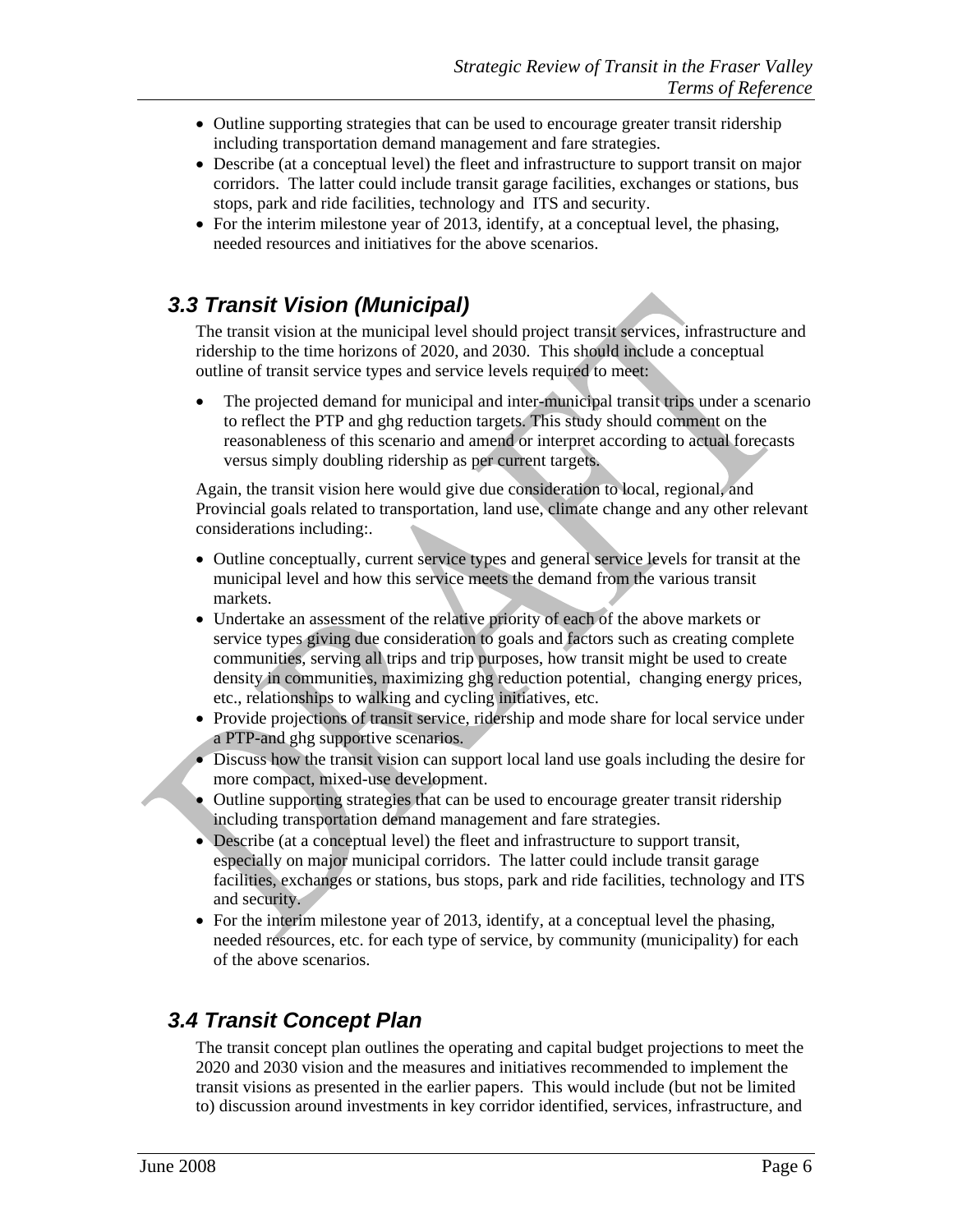other transit accommodation measures. This plan may also include a funding strategy with likely roles from the partners of this study and Fraser Valley local governments.

- Provide operating and capital budget projections to meet the 2020n and 2030 vision.
- Provide a high-level evaluation of all scenarios proposed along with associated costs and benefits. This information should be provided in a form that could easily be incorporated into future business cases.
- Outline various funding scenarios that demonstrate how these investments horizons could be achieved are where that funding would have to come from (potential new or reallocated funding sources and, if applicable, potentially revised institutional arrangements).
- Discuss the roles and responsibilities of the partners and Fraser Valley local governments in implementing the transit vision and comment the financial implications of achieving that vision.
- Describe the process for moving from the current transit environment in the Fraser Valley to the 2020 and 2030 transit vision.
- For the interim milestone year of 2013, more detail in terms of measures and initiatives required to meet the 2020 and 2030 vision.

#### *3.5 Final Report*

The final report of this strategic review analysis of transit in the Fraser Valley should contain the following:

- Executive summary
- Highlights from each of the working papers
- Evaluation of preferred options in priority for the Fraser Valley
- Conclusion and recommendations

#### *3.6 Communications/Consultation Plan*

**SEE APPENDIX A FOR FLOW CHART**. For the purposes of this study, the proponent will work directly with the project manager (Ashok Bhatti, Ministry of Transportation) for this study with a communication/consultation involving the following three groups:

- The Technical Steering Committee (TSC): A group of individuals representing the technical expertise from each of the partners of this study. This group will provide information, ongoing technical input and advice, and final approval of each of the working papers of this study. The proponent will meet regularly with this group to provide interim, draft, and final reports.
- The Executive Committee (EC): Consisting of a representation of Mayors from each of the Fraser Valley communities, this group will be asked for feedback at determined intervals within this study to ensure their endorsement of the work completed.
- A Peer Review Committee (PRC): This will form an independent panel of experts as nominated by the TSC to review the work papers as produced by the proponent and provide to the project manager a value analysis of the recommendations and proposals put forward. The PRC may have involvement throughout or at the completion of the entire project.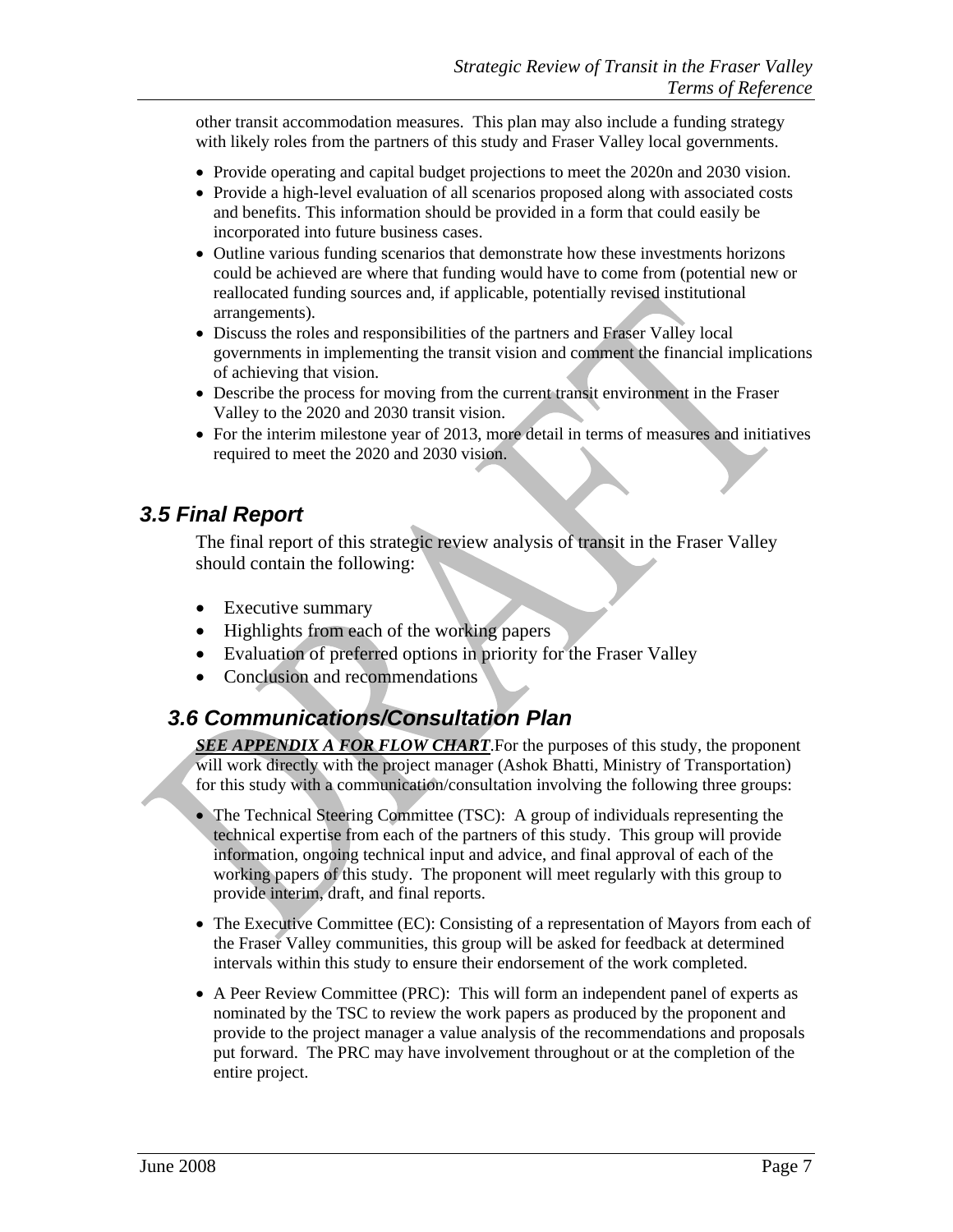Stakeholder consultation will also be a critical factor in the success of this study and the adoption of any of the recommendations arising from it. The proponent will be asked to host public open houses in each of the communities identified in this paper. The proponent will prepare support material required for the open houses and collect and incorporate feedback.

# **4.0 Key Deliverables**

Key deliverables for this assignment are expected to include (at a minimum):

- A resilient strategic review of transit in the Fraser Valley upon which a long-term transit strategy for the Fraser Valley can be developed.
- The design and implementation of an effective *Communications/Consultation Plan* (See 3.5) The Consultant will be expected to independently contact approved agencies and stakeholders. The Consultant will obtain approval from the Project Manager prior to contacting stakeholders and other outside agencies.
- The Consultant will provide a *Quality Management Plan*. This should reflect a similar type of plan that is required by the Quality Management Accord between the BC Ministry of Transportation and the Consulting Engineers of BC, This plan will provide the partners with certainty relating to the deliverables with limited requirements for internal (staff level) technical reviews.
- A monthly, memo style, *Progress Report* submitted to the Project Manager(s), in electronic format, by the first Friday of the next month, clearly explaining what work has been completed, what work is in progress, what work is forthcoming, issues needing direction or clarification, and confirmation of the project schedule. These reports are to be transmitted electronically.
- The preparation and presentation of *Working Papers*, with one for each component described in the Scope of Work. These *Working Papers* will ultimately form chapters in the final report. In addition, the consultant may wish to produce other working papers or other documentation describing for example, any forecasting or evaluation methodologies to be used in particular stages, if these are not detailed in the proposal. The proponent should clearly identify such opportunities and provide supplemental costs to these items. All of the Working Papers and other committed documents are to be transmitted electronically.
- The preparation and presentation of a *Draft Final Report* of the preliminary findings and recommendations to the Technical Steering Committee and the Peer Review Committee. Color copies of the draft final report will be required along with a .pdf version.
- The preparation and presentation of a *Final Report* of the study process, results and recommendations to the Technical Steering Committee, the Executive Committee, and the Peer Review Committee (if decided by the PM). A final report to contain a concise Executive Summary for a non-technical audience, able to stand alone, that clearly details all of the work undertaken. The report must be comprehensive and include planning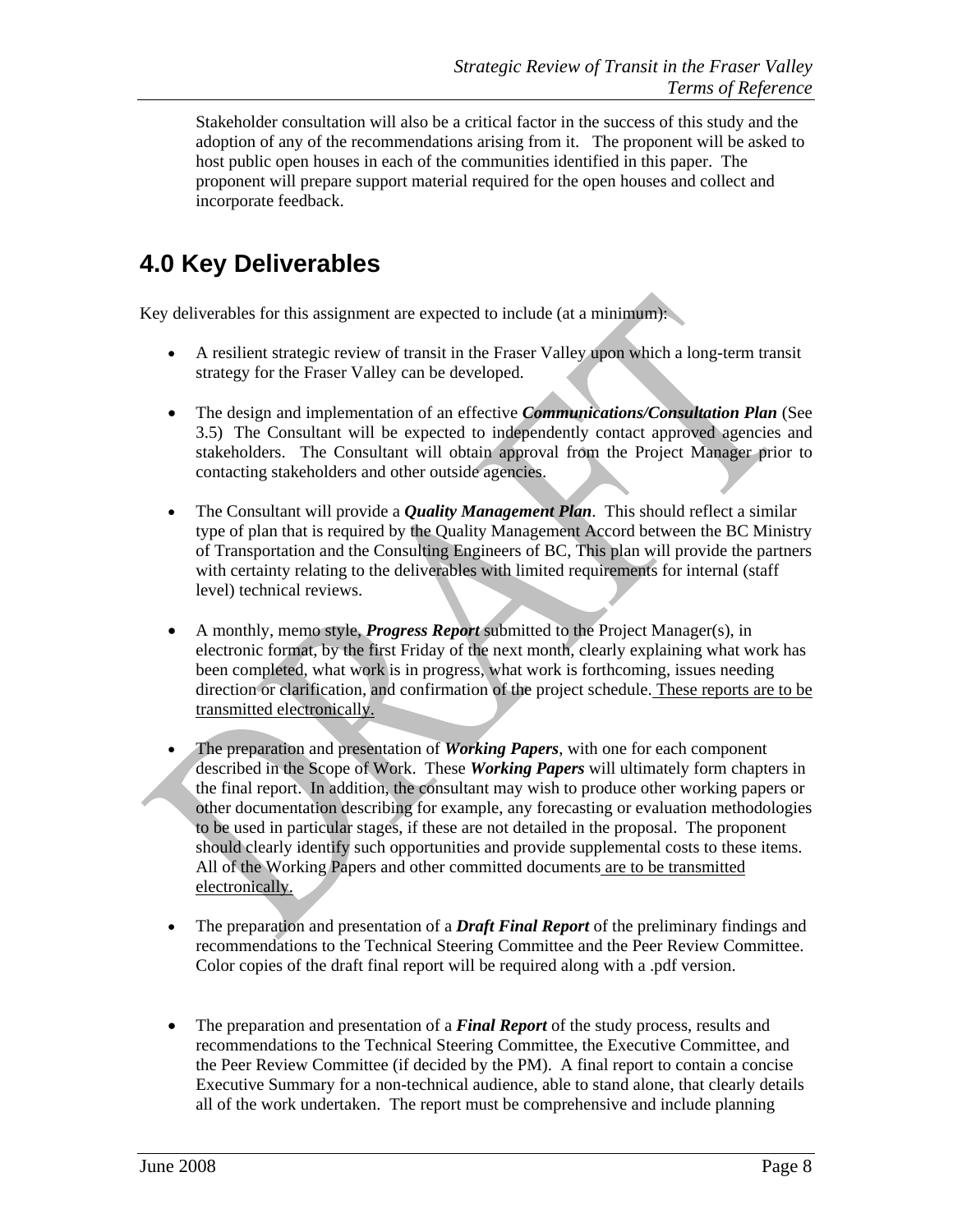analysis, option development, the evaluation framework, the evaluation process, cost estimates, recommendations, and staging.

- The report will be fully supported by tables and graphics, the listing and justification of all assumptions, data and background material compiled, and analyses undertaken. Colour copies of the final report will be required along with a .pdf version. A digital copy of all supporting data and/or working documents should also be provided, including survey results, transit market evaluations, presentations, and forecasting outputs and worksheets.
- The consultant's performance will be assessed at the end of the project and discussed at an Evaluation Meeting, in accordance the standard Ministry procedure. Once signed by the Project Manager and the consultant representative, the evaluation will become part of the RISP database.
- Payment to the consultant will be monthly subject to satisfactory completion of milestones as specified in the project schedule. Allow 10% of contract value as holdback, pending Ministry of Transportation acceptance of final report on behalf of the partners.

### *4.1 Technical Committee Responsibility*

NOTE: While the Partners will strive to provide adequate and timely information, the Consultant shall review in detail all this information to ensure it provides all the details necessary for a comprehensive, thorough and accurate *transit study*.

The Partners will undertake the following with respect to the Project as required:

- Provide access to all available pertinent reports, inventories and correspondence that will assist in the planning process;
- Depending on the work plan proposed by the successful consultant, review and advise the consultant when they have signed-off on milestone reports and working papers which may have downstream dependencies.
- Determine the acceptability of all proposed sub-consultants assigned work on the Project;
- Critically review the work as it proceeds and advice on matters regarding standards, guidelines and policy. This review does not constitute an acceptance of liability by the Partners or its employees for the product, but is solely conducted as a Quality Assurance check;
- Assess and approve all scope changes, revisions to the planning criteria and changes to the schedule;
- Provide any available traffic or transportation demand data associated with Provincial or other networks of roads, transit services or other travel modes ; and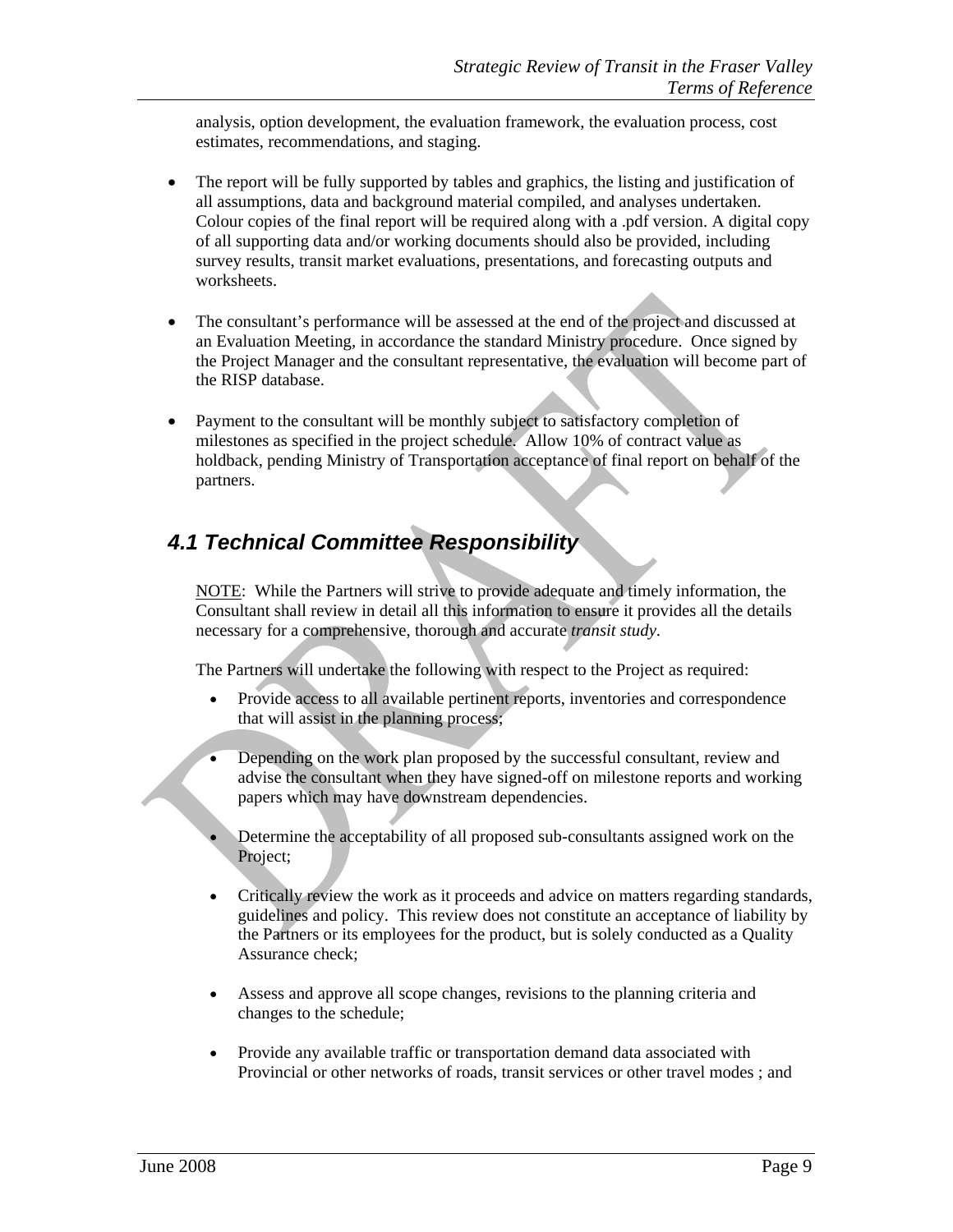• Provide mapping at an appropriate scale for all concepts for transit service.

The Ministry of Transportation requires that a consultant's performance shall be monitored at regular milestone intervals during the course of this assignment. This is most likely to be through the completion of form H0503 – RISP Performance Evaluation or a substantially similar process (Note the Partners will provide feedback as part of this process). The consultant should identify and accommodate *two* evaluation meetings as part of the work plan for this assignment. Final agreement on the number and timing of these evaluation meetings will be reached at the Project Initiation meeting with the Partners.

### **5.0 Resources & Schedule**

The following resources should be consulted and incorporated in this study:

- **Provincial Transit Plan:** www.th.gov.bc.ca/Transit\_Plan/index.html
- Translink 2040 Vision & Area Transit Plans: www.translink.bc.ca/Plans\_Projects/AreaTransit/default.asp
- BC Transit: www.bctransit.com/regions/cfv/documents/business\_plans.cfm
- Fraser Valley Regional District Regional Growth Strategy www.fvrd.bc.ca/About%20the%20FVRD/regionalgrowthstrategy/Pages/default.aspx

The current funding allocation for this contract is **\$400,000**. Proposal submissions should be based upon this level of effort. The Partners will consider recommended or additional tasks that may be deemed beneficial to the overall process by the consultant beyond this level of effort; however, **these tasks must be clearly identified as being provisional or separate in the proposal and the fee estimate.** 

The timeline proposed for the completion of the study and its associated working papers is as follows: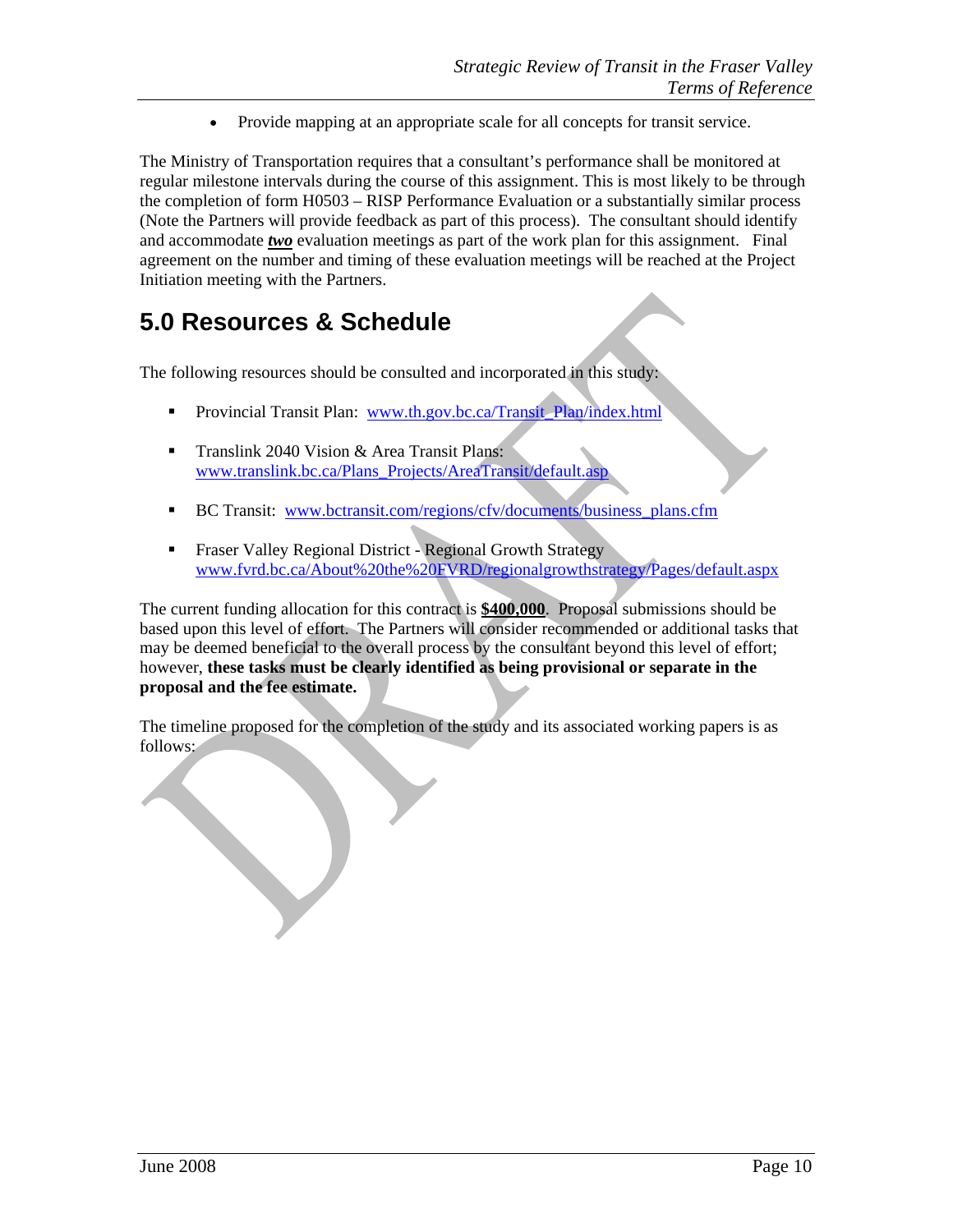| <b>Milestones</b>                   | <b>Date of Delivery</b> |
|-------------------------------------|-------------------------|
| <b>Interim Status Report</b>        | September 2008          |
| Part 1: Foundation Paper            | November 2008           |
| Part 2: Transit Vision (Regional)   | March 2009              |
| Part 3: Transit Vision (Municipal)  | May 2009                |
| Part 4: Transit Concept Plan        | <b>July 2009</b>        |
| Draft of Final Report               | Sept 2009               |
| Final Report & Associated Documents | Sept 2009               |

**Table 5.1: Milestones and Date of Delivery** 

# **6.0 Evaluation**

Representatives from the Partners will complete the evaluation of the proponents. This section details the criteria against which proposals will be evaluated. Proponents should ensure that they fully respond to all criteria in order to receive full consideration during evaluation.

| <b>Criterion</b>                                                | Weight |
|-----------------------------------------------------------------|--------|
| The Team $(40 \text{ points}) - \text{Min} (30 \text{ points})$ |        |
| Related Team Experience, Qualifications, &<br>Availability      | 40     |
| The Proposal (60 points)                                        |        |
| Project Understanding, Identifying Key-<br>Issues, & Challenges | 15     |
| <b>Project Management</b>                                       | 5      |
| Methodology                                                     | 25     |
| <b>Quality management</b>                                       | 5      |
| Originality / Alternatives                                      | 10     |
| Total                                                           | 100    |

In addition, the evaluators will take into consideration the overall schedule and format of the proposal in make a final selection. While these factors are not scored, they will be considered. The submission from each proponent should use the following format for its submission:

Maximum score is 100 points. To be eligible for consideration the proposal must have:

- A minimum score of 60 points for the entire proposal; and
	- A minimum score of 30 points for "The Team" criterion.

#### *6.1 References*

Further to the evaluation above, each proponent is asked to submit **two specific references** of projects in similar scope and size. These references should be complete with contact information as the Ministry on behalf of the Partners will contact one (or both) of the stated references for the highest scoring proponent. The Ministry will not enter into a contract with any proponent whose references are found to be unsatisfactory.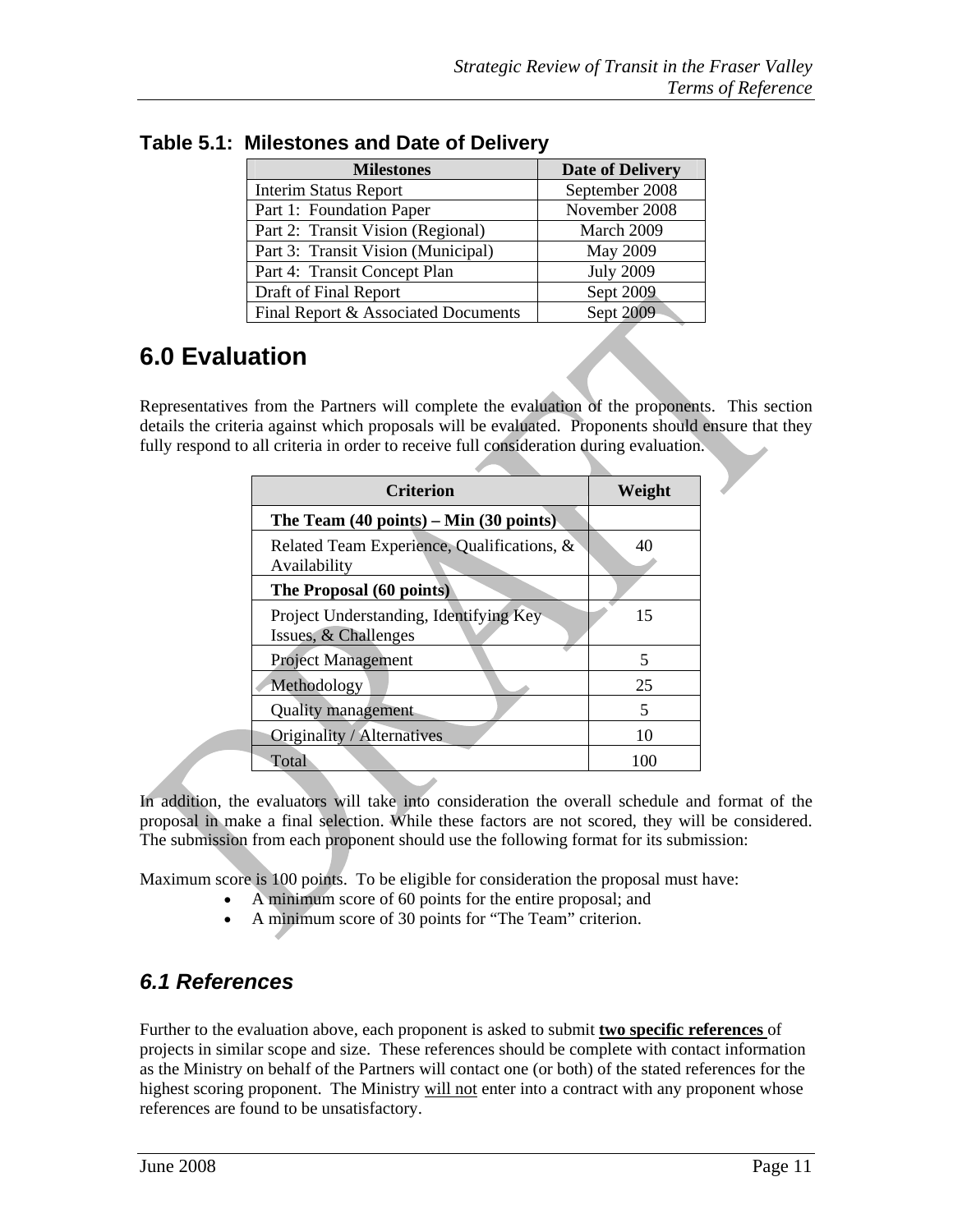# **7.0 Proposal Format**

This is a milestone deliverable-based contract to be evaluated using the two-envelope system. Envelope 1 is to be clearly marked as the "Technical Proposal – Transit in the Fraser Valley" (four copies) and Envelope 2 (one copy) as "Financial Proposal – Transit in the Fraser Valley". Both envelopes should be forwarded as a package clearly marked as to the name of the project and the title of the assignment.

Envelope 1 should contain information with respect to the following:

- Project understanding, identifying key issues, & challenges
- Project Management and quality assurance structure. This includes the firm's capacity, capability, and proponents approach to delivering this work.
- Project Team with related experience, qualifications, and availability. The names, responsibilities, and location of staff that would be assigned to this project. Those working for the consultant and those working for sub consultants should be identified along with the type of tasks to be undertaken by the individuals. It is also required that a list current project commitment by proposed project team members
- Methodology proposed for completing the study. The proponent should include any innovative or alternative options they feel would assist in completing this study.
- Two references for work of a similar scope and size:

The fee schedule in **Envelope 2 only** should include the following information:

- Hourly rates for all staff to be included in the proposal;
- Hours assigned to each staff member and sub-consultant for each of the identified list of tasks;
- Any other anticipated general costs and disbursements; and
- Project milestones;

The following format, sequence, and instructions should be followed in order to provide consistency in Proponent response and ensure each proposal receives full consideration. All pages should be consecutively numbered.

- An unaltered, completed and signed RFP cover page including Proponent Section;
- Table of contents including page numbers;
- A short (one or two page) summary of the key features of the proposal; and
- The body of the proposal, i.e. the "Proponent Response".

\*\*\*THE TECHNICAL PROPOSAL SHOULD BE NO MORE THAN 40 PAGES (INCLUDING RELEVANT APPENDICES). Submissions by the proponent will be evaluated according to this format (see 6.0: Evaluation).